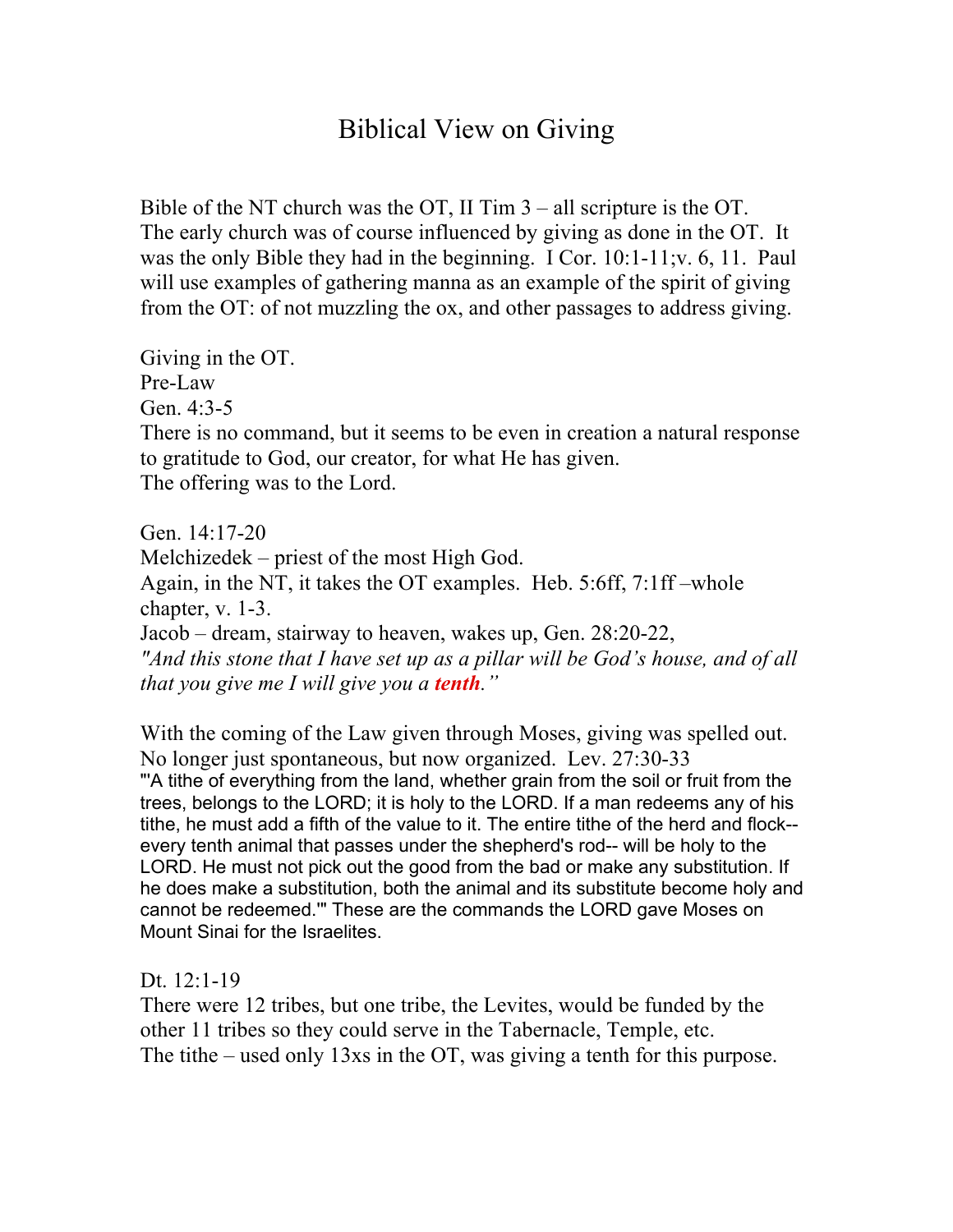There was still room for spontaneous giving, called Thanksgiving offerings, free will offerings, etc.

Giving to the poor in OT was also instructed in various ways as what you did extra.

Harvesting your field – tithe on that.

But were told: Lev. 19:9-10 Do not go over your vineyard a second time or pick up the grapes that have fallen. Leave them for the **poor** and the alien. I am the LORD your God.

Lev. 23:22 " 'When you reap the harvest of your land, do not reap to the very edges of your field or gather the gleanings of your harvest. Leave them for the **poor** and the alien. I am the LORD your God.'"

Deut. 15:4 However, there should be no **poor** among you, for in the land the LORD your God is giving you to possess as your inheritance, he will richly bless you.

Israel – was meant to be a light to the world as they testified about the True God. And the truth of God was reflected in their land where everyone was taken care of, even the poor and anyone who would move in as well, aliens, that God is true and in His family everyone takes care of one another. Deut. 4:6-8, 28:1 – set high above like a city on a hill to be seen by all. It is the same principle that Jesus said in John 13:34-35. By our love for one another they will know we are Christians.

This is a principle that the apostle Paul will pick up on in II Cor. 8-9, and the whole collection for the poor saints in Jerusalem, the members of the church there, will be a testimony that what God planned in the OT, is being fulfilled in the New Testament. II Cor. 9:13 - *Because of the service by which you have proved yourselves, men will praise God for the obedience that accompanies your confession of the gospel of Christ, and for your generosity in sharing with them and with everyone else*.

But there is a change in the NT that is so radical that things like tithing and keeping the Sabbath that don't fit.

| <b>OT</b>                    | NT                                |
|------------------------------|-----------------------------------|
| <b>Holy Places</b>           | Worship God anywhere, John 4      |
| Holy People, Levi, and Aaron | Priesthood of believers, I Pet. 2 |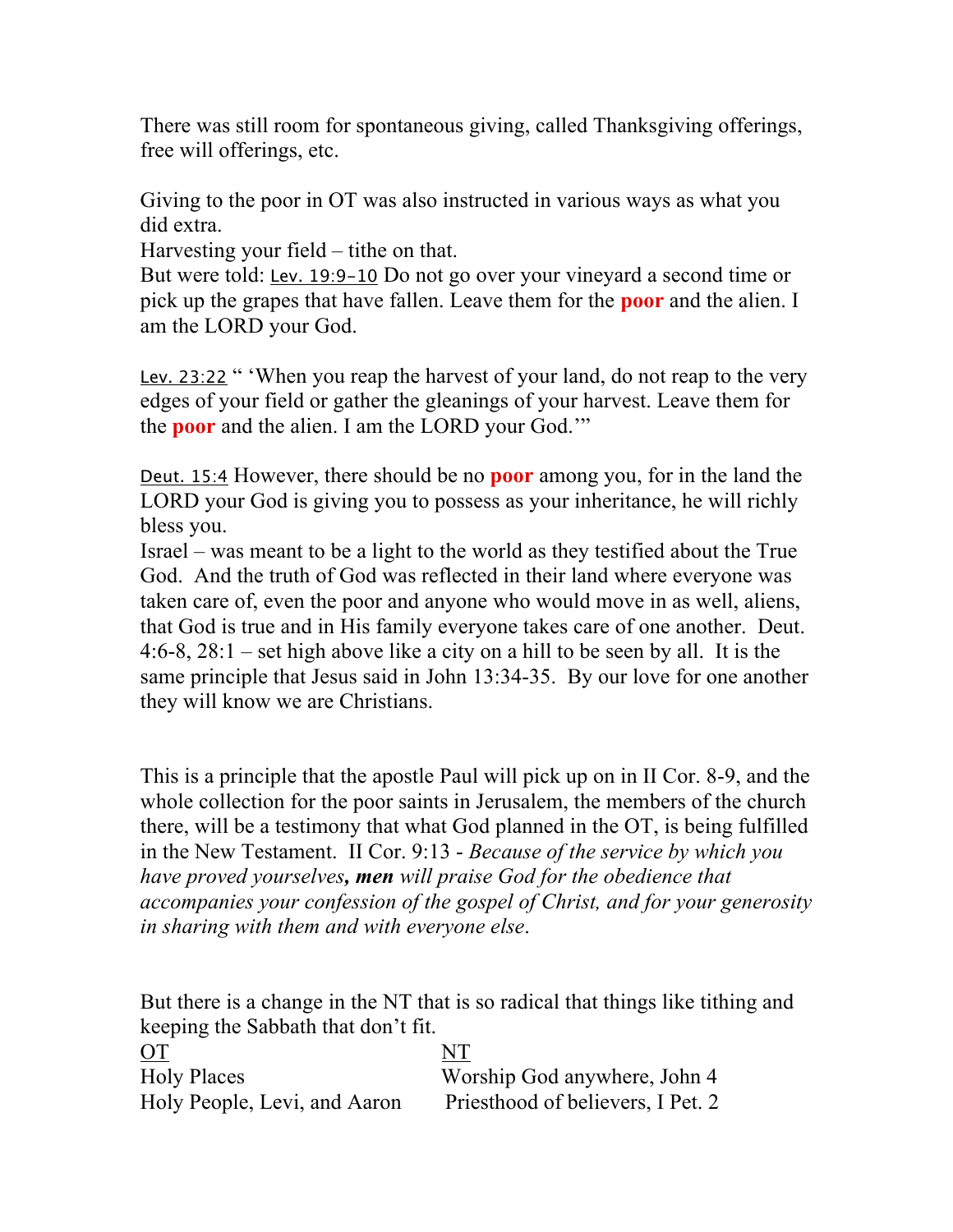| Holy Days, Sabbath, Festivals | Everyday is Holy, Sunday is not the new |
|-------------------------------|-----------------------------------------|
|                               | Holy Day, no command to meet on Su.     |
|                               | Luke $9:23$ – cross daily, Hbs. 4       |
| Tithing $-1/10$               | NT- all God's $100\%$                   |

In the Law, there were 10 commandments and commentary on those ten commandments that make up the Old Covenant. Do these things and you will live. Fail to do these things, and you will die.

With this arrangement there was much effort given to make sure you compiled exactly as the Law commanded.

Pharisees –

Luke 11:42 *"Woe to you Pharisees, because you give God a tenth of your mint, rue and all other kinds of garden herbs, but you neglect justice and the love of God. You should have practiced the latter without leaving the former undone.*

So careful to give exactly, but not more.

You have the Pharisee at the temple praying, proudly what he had done and about his own righteousness.

Luke 18:12 *I fast twice a week and give a tenth of all I get*. That is what he did, but no more. Yet he is so far from God.

It is the nature of law that you give what is required, but there is no motivation to give more. Like taxes, who would say "Let me pay more than is my due."

Marriage – imagine having a prenuptial agreement.

I will love you if... and then proceed to list your ten requirements to keep the marriage intact.

What will you do? Just what is required.

What if your marriage is based on love and gratitude? Because she loves me as I am, what else can I do in gratitude not to earn and keep her love, but because she loves me.

So with the Gospel.

Grace – II Cor. 5, 8:7-8;

II Cor.  $6:1$  – not to receive God's grace in vain...

One can see the difference of grace as the motivation with Zacchaeus.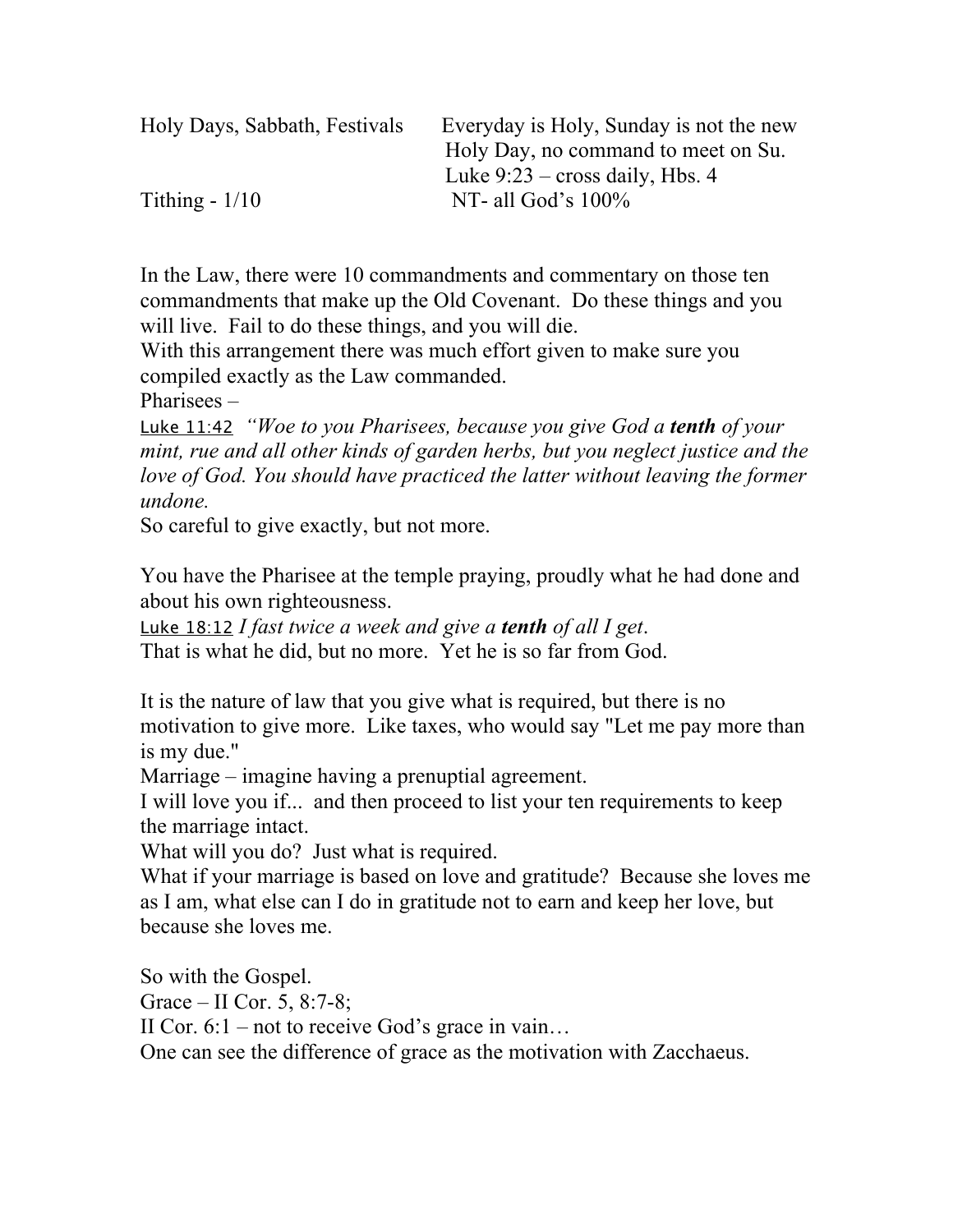Luke 19:8 *But Zacchaeus stood up and said to the Lord, "Look, Lord! Here and now I give half of my possessions to the poor, and if I have cheated anybody out of anything, I will pay back four times the amount."* Half my possessions? There is no command to do that.

If we acknowledged that we had cheated someone in the Law, you were required to pay back what was cheated plus twenty per cent. Here he offers four hundred per cent.

A proper response to God's grace, is not to give a tenth, but something far more than that.

It is ironic that some who say, I am not legalistic, I don't have to give a tithe, a tenth, in fact, in the name of grace, give far less than a tenth.

How can that be? Surely one does not understand God's grace, or one is responding in an abusive way to God's grace to actually be less motivated by grace than if they were under the Law. There is self-deceit involved. If Moses gave us the two tablets of stone, and they responded legalistically with a tithe, how much more should we respond when God gives us his flesh in His Son? How can I respond to that except with my whole life? Not how much do I have to give, but how much can I give!

II Cor. 9:12 - *This service that you perform is not only supplying the needs of God's people but is also overflowing in many expressions of thanks to God.*

## Principles

- 1. Do I give to God first? II Cor. 8:1-5 is an example of the difference between law and grace. Or do I give God the left-overs? Mal. 1:8. I Cor. 16:1-2 – in keeping to your income, not in keeping with your spending.
- 2. Do I really understand and appreciate what God has done for me in Christ? Luke 7:40ff. Do I love much or love little, v. 47.
- 3. Paul re-affirms the OT teaching that we cannot out give God. That as we are generous, God is generous. Not "prosperity Gospel," but the biblical truth that is re-taught by Paul in II Cor. 9:6-8 - *Remember this: Whoever sows sparingly will also reap sparingly, and whoever sows generously will also reap generously… And God is able to make all grace abound to you, so that in all things at all times, having all that you need, you will abound in every good work.* The principle comes from Haggai 1:5-11, Malachi 3:8-12. Does my financial situation keep me from giving, or is it the reason I have nothing to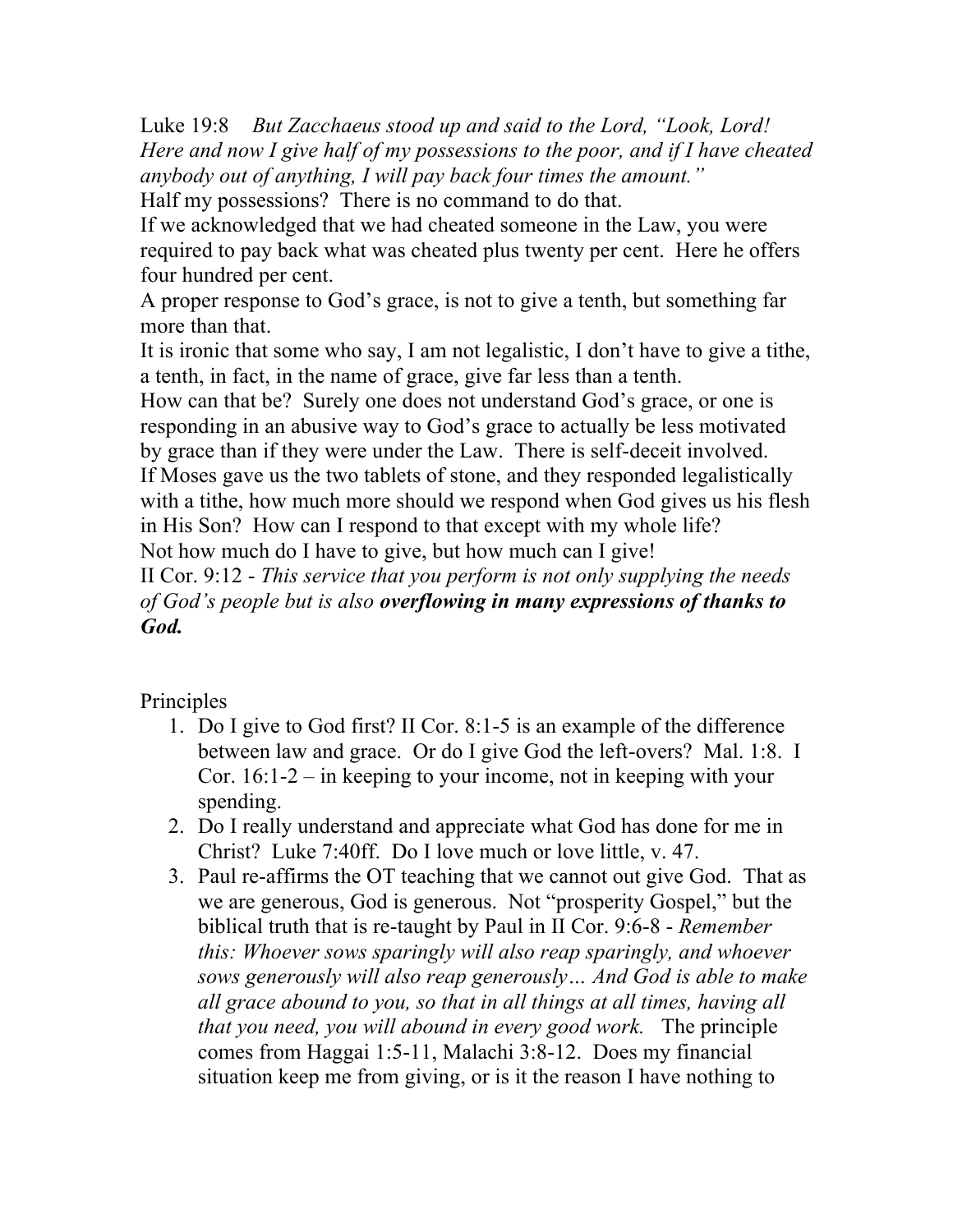give! I can't get out of my financial mess because I have not been giving and not responding to God's grace.

- 4. Do I give to God, or do I see it as my money? If it is not spent the way I think it should be spent, do I withhold my giving? There are always two points. I give to God. That is settled. It is a common tendency to give something but still seek to control that gift. I give something to someone, and they in turn give it to someone else. That can bother me. Why? I thought I gave it. Did I really? What happens to the money we give, and how it is spent is another question. I do not vote with my pocket book. It is fine to raise questions of how the money is spent in general. But that doesn't stop my giving. As Malachi 1:8 says, trying doing that with the government. I don't like what you are doing with my money I give to the government, so I am not giving anymore. If I have been holding back, have I made that up or have I deceived myself about my giving? Widow, Mark 12:38ff – Jesus talks about those who are abusing widows who are sponsored by the offerings, and the widow who is commended for her giving. Malachi 1 and 2 challenges the priests for their poor leadership and service, and Malachi 3:8ff challenges the people for not giving the offering that supports those same priests. "I give to what I want to give to," is the same spirit that Jesus challenged in Mark 7 concerning Corban.
- *5.* Jesus commends sacrifice, as with the poor widow; how am I doing on that count? David when he had to stop the plague because he was counting his fighting men, wants to buy Araunah's threshing floor. Araunah offers to donate it to David. David replies II Sam 24:24: *But the king replied to Araunah, "No, I insist on paying you for it. I will not sacrifice to the LORD my God burnt offerings that cost me nothing."*
- 6. If the "love of money" is the root of all evil, I Tim. 6:9-10 , this is an incredible dangerous area. How could it have been stated more strongly? If so, who have I opened my heart with about my attitudes to money and my giving? This is not about being "spiritual policemen,' but about being open about serious spiritual issues. We have all seen people running after money to their spiritual destruction. They take a job to advance their careers but that takes them away from the fellowship. It is a spiritual issue, and it is Jesus who talks about it more than anyone else. If the heart is deceitful above all things, being self-deceived about money is a given. II Cor. 8: 8 Paul tests their sincerity of love by comparing it with the earnestness of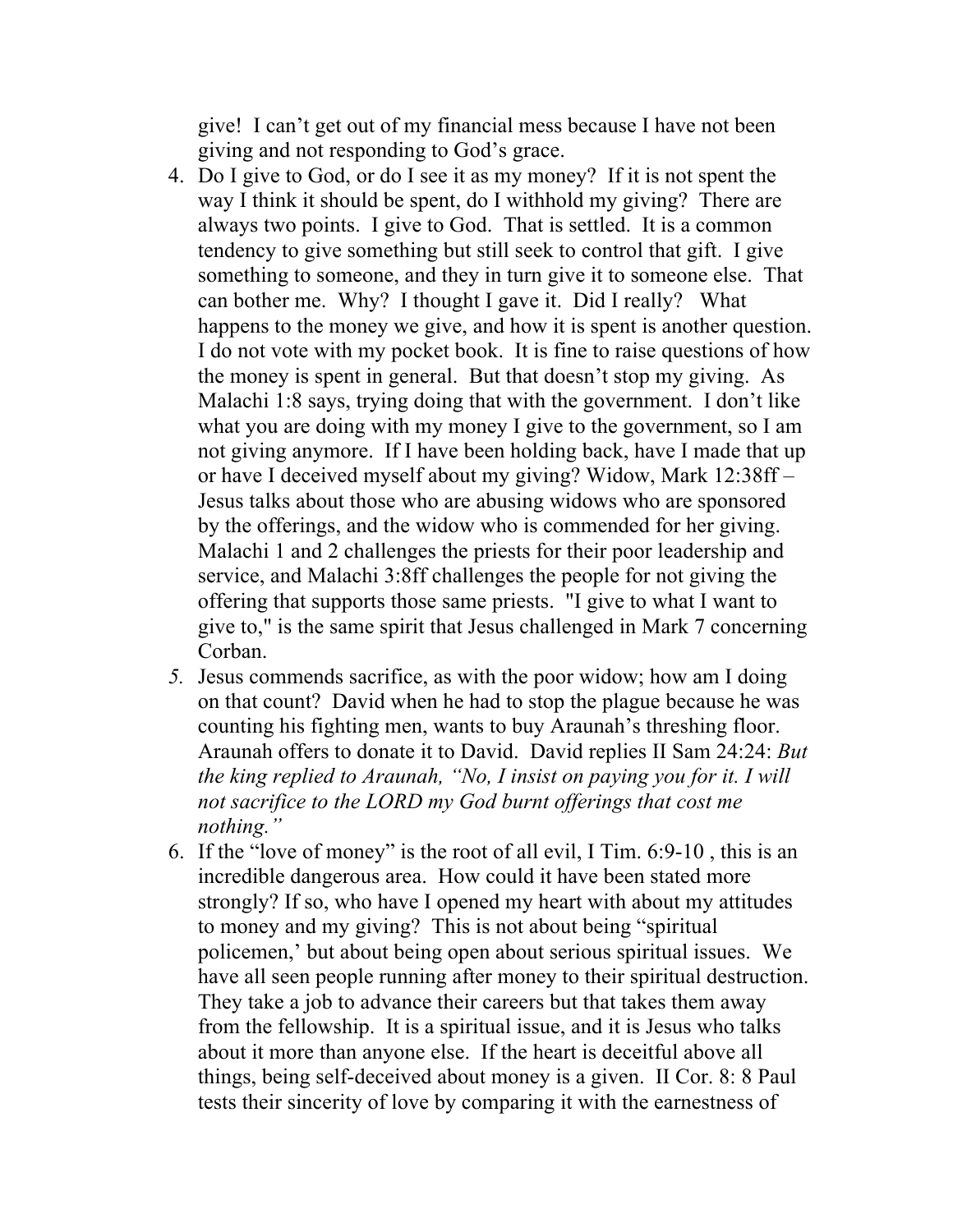others. Why? Because we can be easily self-deceived. I hate to be compared to others, but that is exactly what Jesus and Paul do. Eph. 5:5 -*For of this you can be sure: No immoral, impure or greedy person—such a man is an idolater—has any inheritance in the kingdom of Christ and of God.* Eph. 5:6 *Let no one deceive you with empty words, for because of such things God's wrath comes on those who are disobedient.* It was an area of discipline in I Cor. 5:11. Never seen it, but that is hardly a positive statement. If the love of money is the root of all evil, and if greed is like idolatry, I better be talking to someone about this area of my heart. If I can be more open about my lust than I can about my giving, what does it say about my heart? I am ashamed of my lust, but I have become hardened about my greed.

- 7. God wants our giving done with a great heart, freely and happily. II Cor. 9:7 -*Each man should give what he has decided in his heart to give, not reluctantly or under compulsion, for God loves a cheerful giver.* If your heart is not there, don't give. If there is no appreciation for what Christ has done for you on the cross, or you don't want to express that, God doesn't want you to give. Now at the same time you must ask yourself how am I doing spiritually and why is my gratitude so weak and my trust and faith so weak? If they are, there are some serious issues one must consider about your spiritual condition.
- 8. Use our resources to help people understand God, to make friends who will greet you when you go to heaven. Luke 16:9 - *I tell you, use world wealth to gain friends for yourselves, so that when it is gone, you will be welcomed into your heavenly dwellings.*
- 9. OT set up the tithe to fund the services of priests and Levites who served at the places of sacrifice and worship. Nehemiah restores it when he rebuilds the wall. But he leaves and returns in Neh. 13:10ff – he returns to find it has broken down and Levites had returned to their fields and temple neglected. He fixes that again. It is on the same theme and same principle that Paul addresses in I Cor. 9:1-18 - 13 Don't you know that those who work in the temple get their food from the temple, and those who serve at the altar share in what is offered on the altar? 14 In the same way, the Lord has commanded that those who preach the gospel should receive their living from the gospel . Philippian church funded Paul's work in Corinth, Phil. 4:15, Acts 18:5. Paul also taught the same in I Timothy 5:17-18.